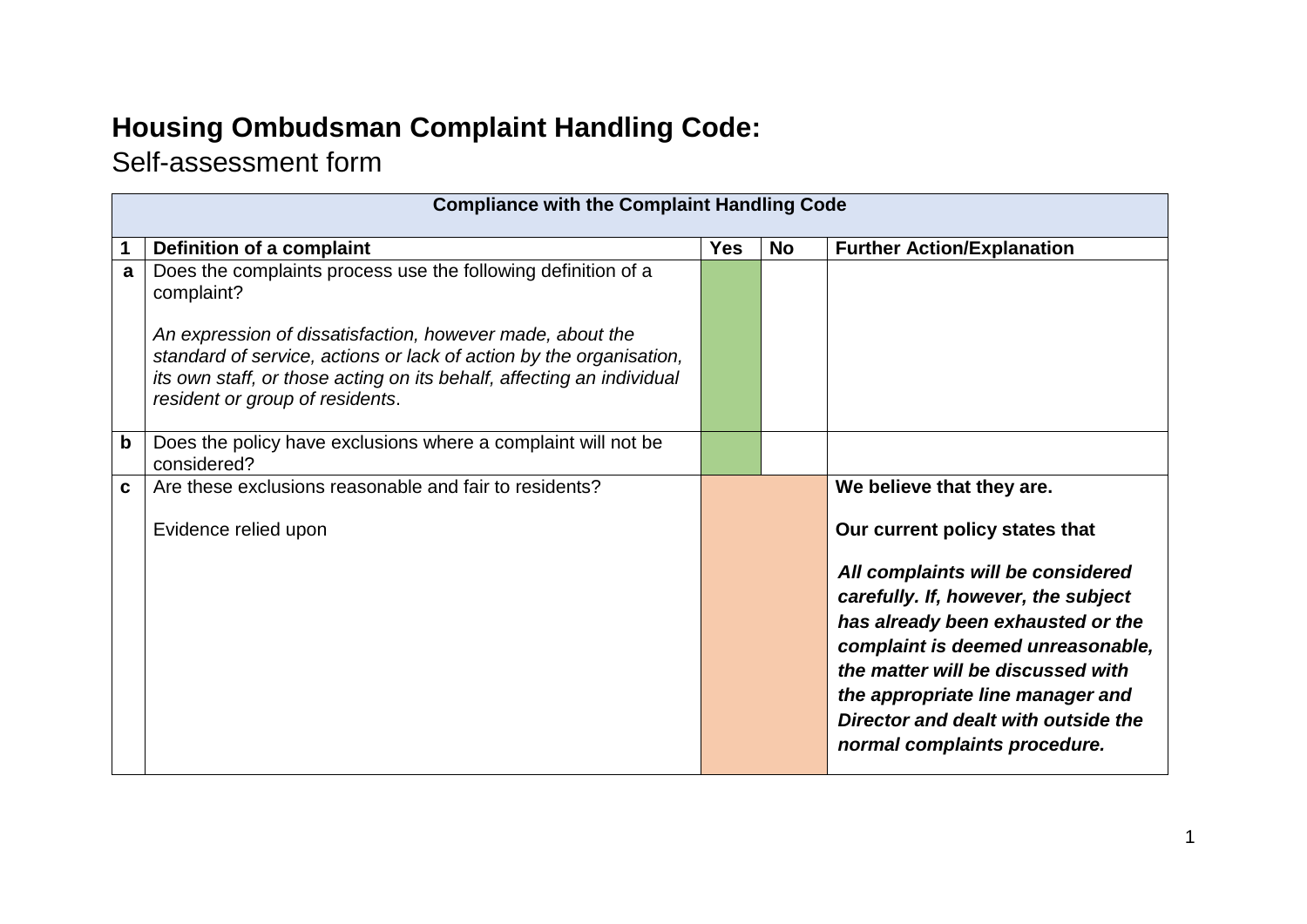|                |                                                                                   |  | During the last twelve months we<br>have only applied this once. The<br>complainant in question had<br>already received a decision from<br>the Ombudsman relating to their<br>complaint but persisited in asking<br>Southway to reverse the decision<br>that had been made. We offered<br>support to the tenant and continued<br>to engage with her on other<br>matters, while making clear that we<br>would not review the complaint. |
|----------------|-----------------------------------------------------------------------------------|--|----------------------------------------------------------------------------------------------------------------------------------------------------------------------------------------------------------------------------------------------------------------------------------------------------------------------------------------------------------------------------------------------------------------------------------------|
| $\overline{2}$ | <b>Accessibility</b>                                                              |  |                                                                                                                                                                                                                                                                                                                                                                                                                                        |
| a              | Are multiple accessibility routes available for residents to make a<br>complaint? |  |                                                                                                                                                                                                                                                                                                                                                                                                                                        |
| $\mathbf b$    | Is the complaints policy and procedure available online?                          |  |                                                                                                                                                                                                                                                                                                                                                                                                                                        |
| $\mathbf c$    | Do we have a reasonable adjustments policy?                                       |  | We have a Single Equality Scheme<br>which sets out our approach to<br>reasonable adjustments. This is<br>also set out within the Complaints<br><b>Policy</b>                                                                                                                                                                                                                                                                           |
| $\mathbf d$    | Do we regularly advise residents about our complaints process?                    |  | We include complaints performance<br>in the annual report. We have<br>advised residents about the process<br>in the past, but we could probably<br>be more systematic about this. We<br>will highlight the changes to Policy<br>as set out in the code in the                                                                                                                                                                          |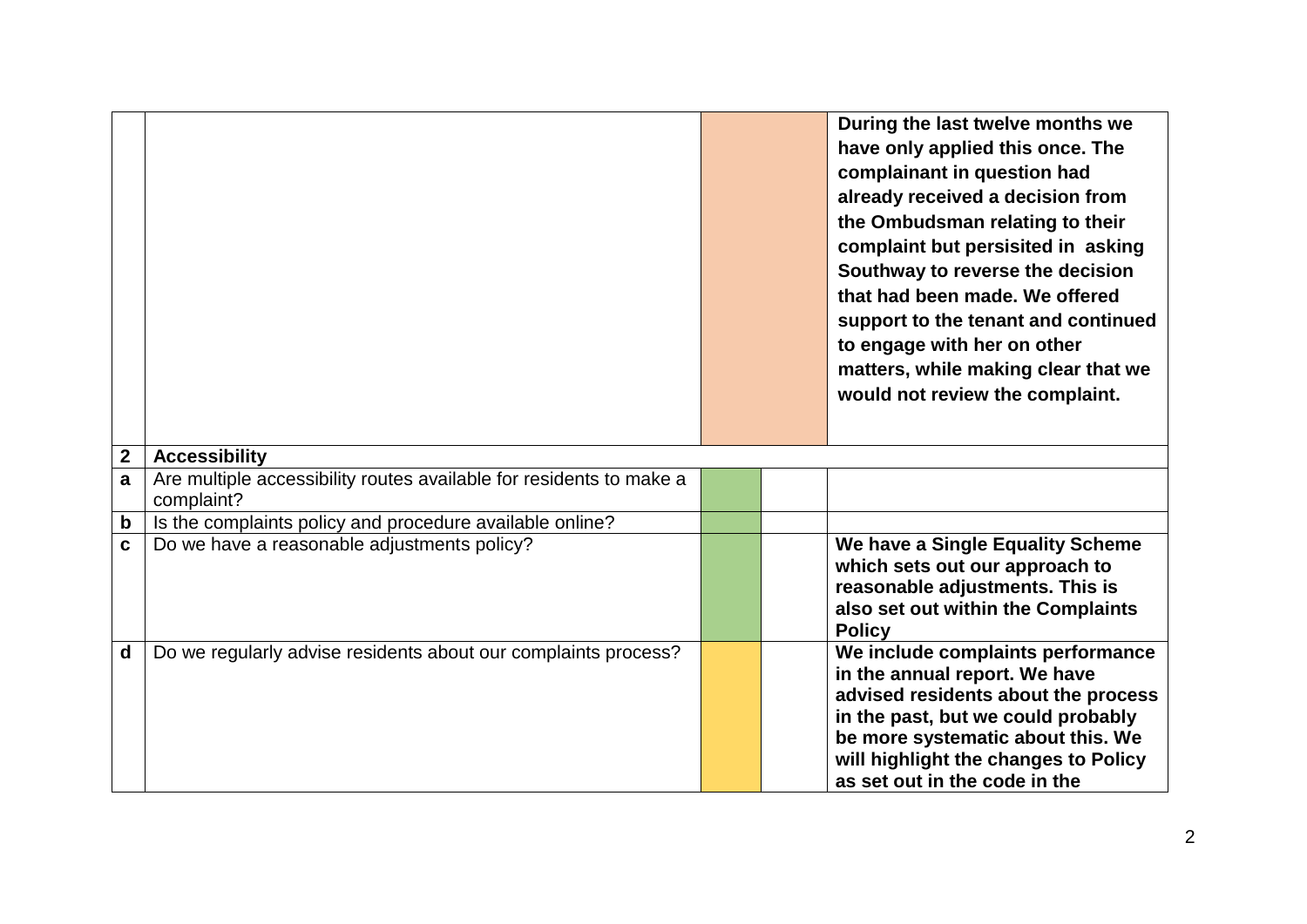|                  |                                                                                                                 |     | December edition of our tenant<br>newsletter and will then do this on                                                                                                          |
|------------------|-----------------------------------------------------------------------------------------------------------------|-----|--------------------------------------------------------------------------------------------------------------------------------------------------------------------------------|
|                  |                                                                                                                 |     | an annual basis                                                                                                                                                                |
| $\mathbf{3}$     | <b>Complaints team and process</b>                                                                              |     |                                                                                                                                                                                |
| a                | Is there a complaint officer or equivalent in post?                                                             |     | We have a complaints team within<br>our customer hub. We are creating a<br>new position of complaints super<br>user who will have a specific remit<br>to deal with complaints. |
|                  |                                                                                                                 |     | The Company Secretary is also<br>responsible for liaising with the<br><b>Ombudsman during their</b><br>investigations into complaints that<br>have gone beyond                 |
| $\mathbf b$      | Does the complaint officer have autonomy to resolve complaints?                                                 |     |                                                                                                                                                                                |
| $\mathbf c$      | Does the complaint officer have authority to compel engagement                                                  |     |                                                                                                                                                                                |
|                  | from other departments to resolve disputes?                                                                     |     |                                                                                                                                                                                |
| $\mathbf d$      | If there is a third stage to the complaints procedure are residents<br>involved in the decision making?         | N/A |                                                                                                                                                                                |
| $\mathbf e$      | Is any third stage optional for residents?                                                                      |     |                                                                                                                                                                                |
| f                | Does the final stage response set out residents' right to refer the<br>matter to the Housing Ombudsman Service? |     |                                                                                                                                                                                |
| $\boldsymbol{g}$ | Do we keep a record of complaint correspondence including<br>correspondence from the resident?                  |     |                                                                                                                                                                                |
| $\mathsf{h}$     | At what stage are most complaints resolved?                                                                     |     | Southway did previously have an<br>informal complaints stage. This has<br>now been removed from the Policy.<br>Therefore most complaints are<br>resolved at stage one          |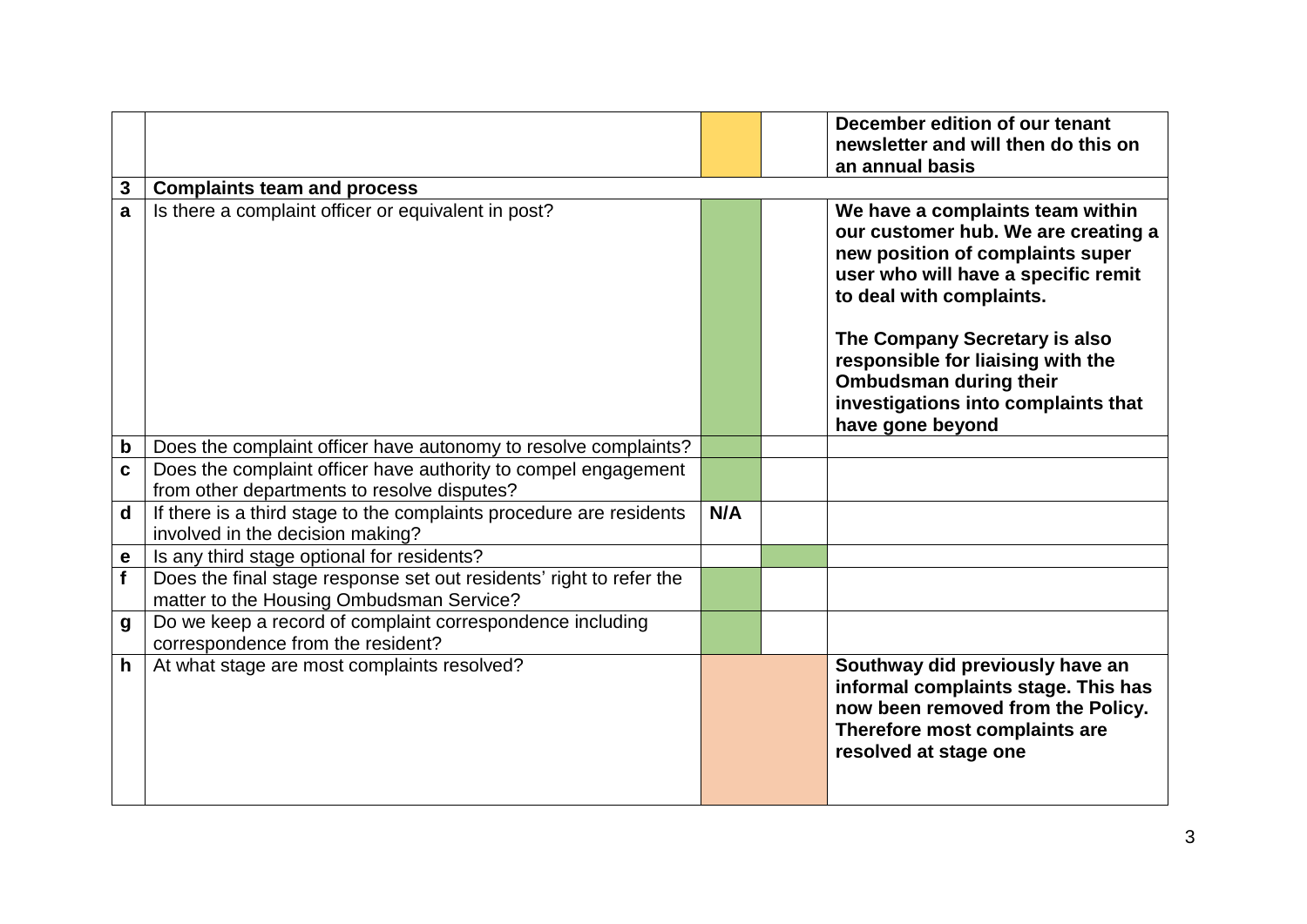| 4           | <b>Communication</b>                                                                                                                               |                                                                                                                                                                                                            |
|-------------|----------------------------------------------------------------------------------------------------------------------------------------------------|------------------------------------------------------------------------------------------------------------------------------------------------------------------------------------------------------------|
| a           | Are residents kept informed and updated during the complaints<br>process?                                                                          | This is something that has improved<br>through the work of the Complaints<br>Team in the Hub                                                                                                               |
| $\mathbf b$ | Are residents informed of the landlord's position and given a<br>chance to respond and challenge any area of dispute before the<br>final decision? | Officially no, but we do encourage<br>staff to ask what outcome tenants<br>want to see if we can reach a<br>compromise and a better resolution<br>for the customer.                                        |
| C           | Are all complaints acknowledged and logged within five days?                                                                                       |                                                                                                                                                                                                            |
| $\mathbf d$ | Are residents advised of how to escalate at the end of each<br>stage?                                                                              |                                                                                                                                                                                                            |
| $\mathbf e$ | What proportion of complaints are resolved at stage one?                                                                                           | 2019/20-82%<br>2020/21 (Q1 and Q2)-86%                                                                                                                                                                     |
| f           | What proportion of complaints are resolved at stage two?                                                                                           | 2019/20-18%<br>2020/21 (Q1 and Q2)-14%                                                                                                                                                                     |
| g           | What proportion of complaint responses are sent within Code<br>timescales?                                                                         | Stage one<br>$19/20 - 59$<br>$20/21 - 41$<br>Stage one (with extension)<br>$19/20 - 26$<br>$20/21 - 20$<br>Stage two<br>$19/20 - 13$<br>$20/21 - 6$<br>Stage two (with extension)<br>$19/20 - 6$ 20/21 - 4 |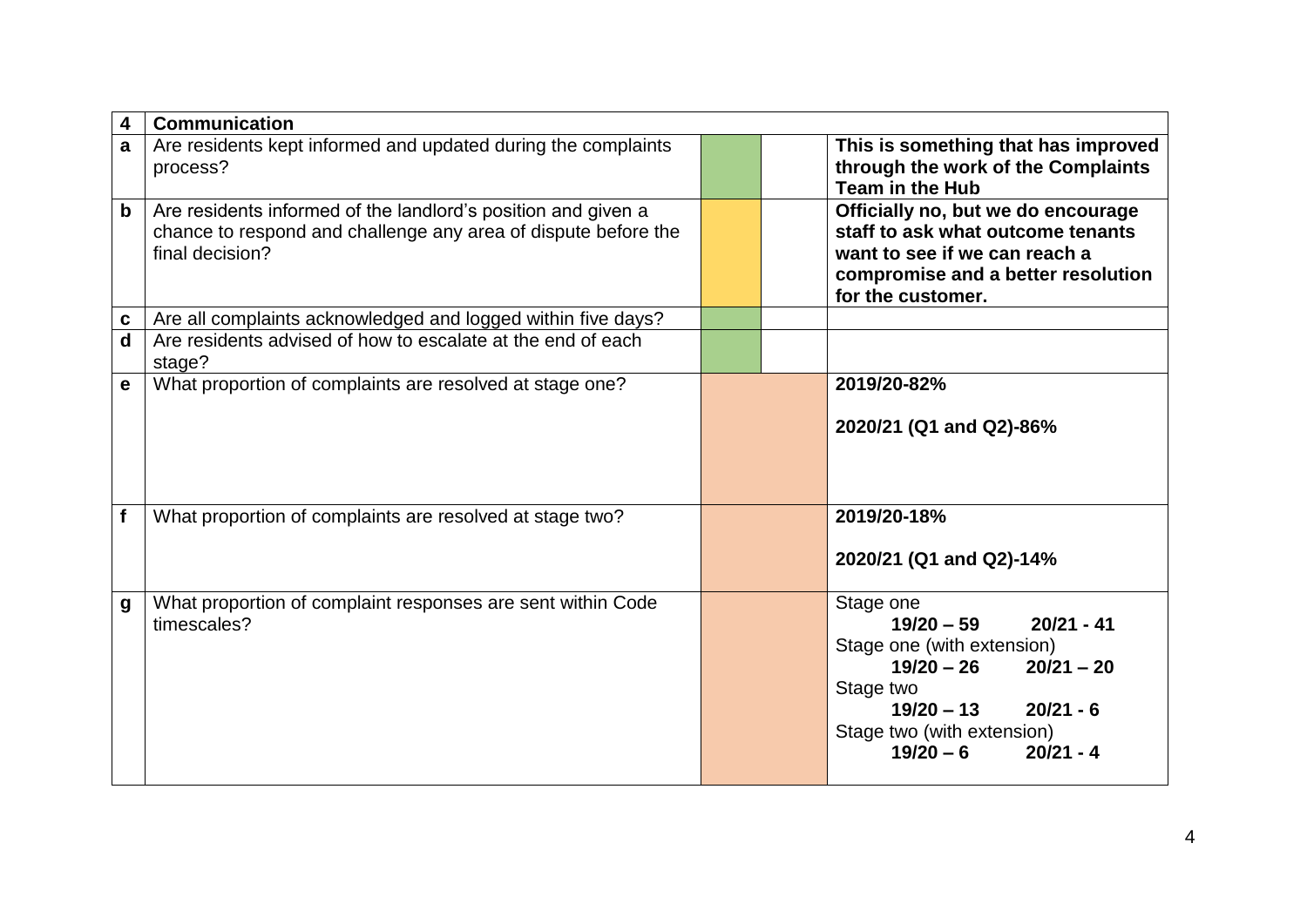| $\mathbf h$ | Where timescales have been extended did we have good<br>reason?            |  | There were a number of extensions<br>during Q1/Q2 2020/21 due to Covid-<br>19 restrictions. However this is an<br>area where could improve, as there<br>have been occasions when<br>complaint deadlines where<br>extended due to lack of planning<br>and prioritisation. This will be<br>addressed during Quarter 3 and 4,<br>with a particular focus on<br>communicating with the<br>complainant and ensuring timescale<br>extensions are reasonable. |
|-------------|----------------------------------------------------------------------------|--|--------------------------------------------------------------------------------------------------------------------------------------------------------------------------------------------------------------------------------------------------------------------------------------------------------------------------------------------------------------------------------------------------------------------------------------------------------|
| j.          | Where timescales have been extended did we keep the resident<br>informed?  |  | We did, but there could be<br>improvements in letting the<br>customer know at an earlier stage<br>that the deadline is likely to be<br>exceeded.                                                                                                                                                                                                                                                                                                       |
| j           | What proportion of complaints do we resolve to residents'<br>satisfaction? |  | We currently have a satisfaction<br>score of 4.4/5 for our complaints<br>service                                                                                                                                                                                                                                                                                                                                                                       |
| 5           | <b>Cooperation with Housing Ombudsman Service</b>                          |  |                                                                                                                                                                                                                                                                                                                                                                                                                                                        |
| a           | Were all requests for evidence responded to within 15 days?                |  | There was one occasion when the<br>deadline was missed. This was as a<br>result of a staff error and the<br>Ombudsman was not informed. It<br>was a one-off incident that we do<br>not expect to happen again.                                                                                                                                                                                                                                         |
| b           | Where the timescale was extended did we keep the Ombudsman<br>informed?    |  | See above                                                                                                                                                                                                                                                                                                                                                                                                                                              |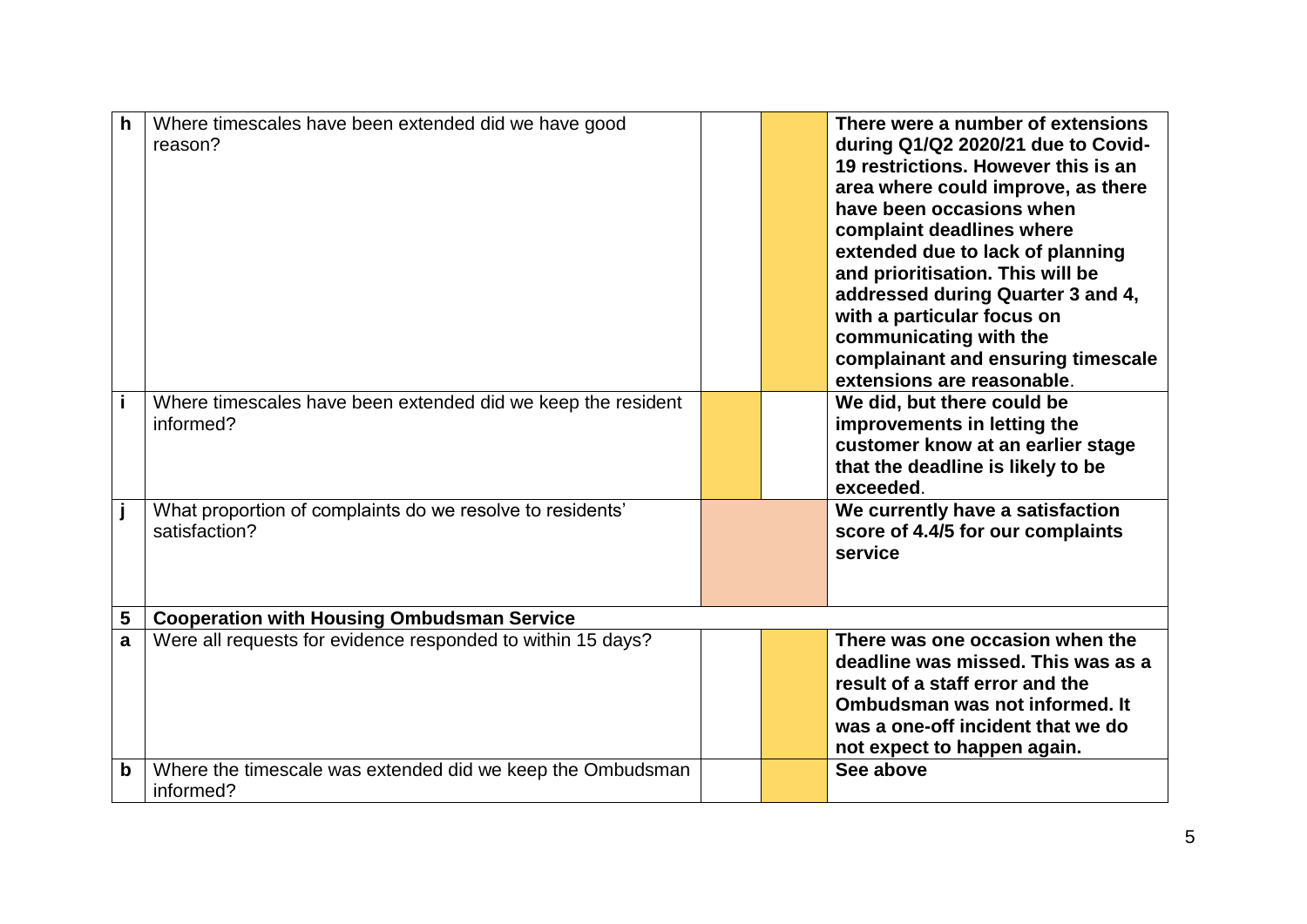| 6                           | <b>Fairness in complaint handling</b>                                                  |  |                                                                                                                                                                                                                                                                                                                      |
|-----------------------------|----------------------------------------------------------------------------------------|--|----------------------------------------------------------------------------------------------------------------------------------------------------------------------------------------------------------------------------------------------------------------------------------------------------------------------|
| $\mathbf a$                 | Are residents able to complain via a representative throughout?                        |  |                                                                                                                                                                                                                                                                                                                      |
| $\mathbf b$                 | If advice was given, was this accurate and easy to understand?                         |  |                                                                                                                                                                                                                                                                                                                      |
| $\mathbf c$                 | How many cases did we refuse to escalate?<br>What was the reason for the refusal?      |  | We have not refused to escalate any<br>cases                                                                                                                                                                                                                                                                         |
| $\operatorname{\mathsf{d}}$ | Did we explain our decision to the resident?                                           |  |                                                                                                                                                                                                                                                                                                                      |
| $\overline{7}$              | <b>Outcomes and remedies</b>                                                           |  |                                                                                                                                                                                                                                                                                                                      |
| a                           | Where something has gone wrong are we taking appropriate<br>steps to put things right? |  | Yes, but needs to be more<br>systematic. We have introduced a<br>complaints complete stage so that<br>complaints that promise further<br>action are properly monitored.                                                                                                                                              |
| ${\bf 8}$                   | <b>Continuous learning and improvement</b>                                             |  |                                                                                                                                                                                                                                                                                                                      |
| a                           | What improvements have we made as a result of learning from<br>complaints?             |  | Strengthened complaints team,<br>assigning members as a single<br>point of contact and given them<br>more authority to deal with<br>complaints across the organisation<br><b>Commissioned specialist</b><br>complaints training with a focus on<br>improving culture<br><b>Formed a Complaints Working</b><br>Group. |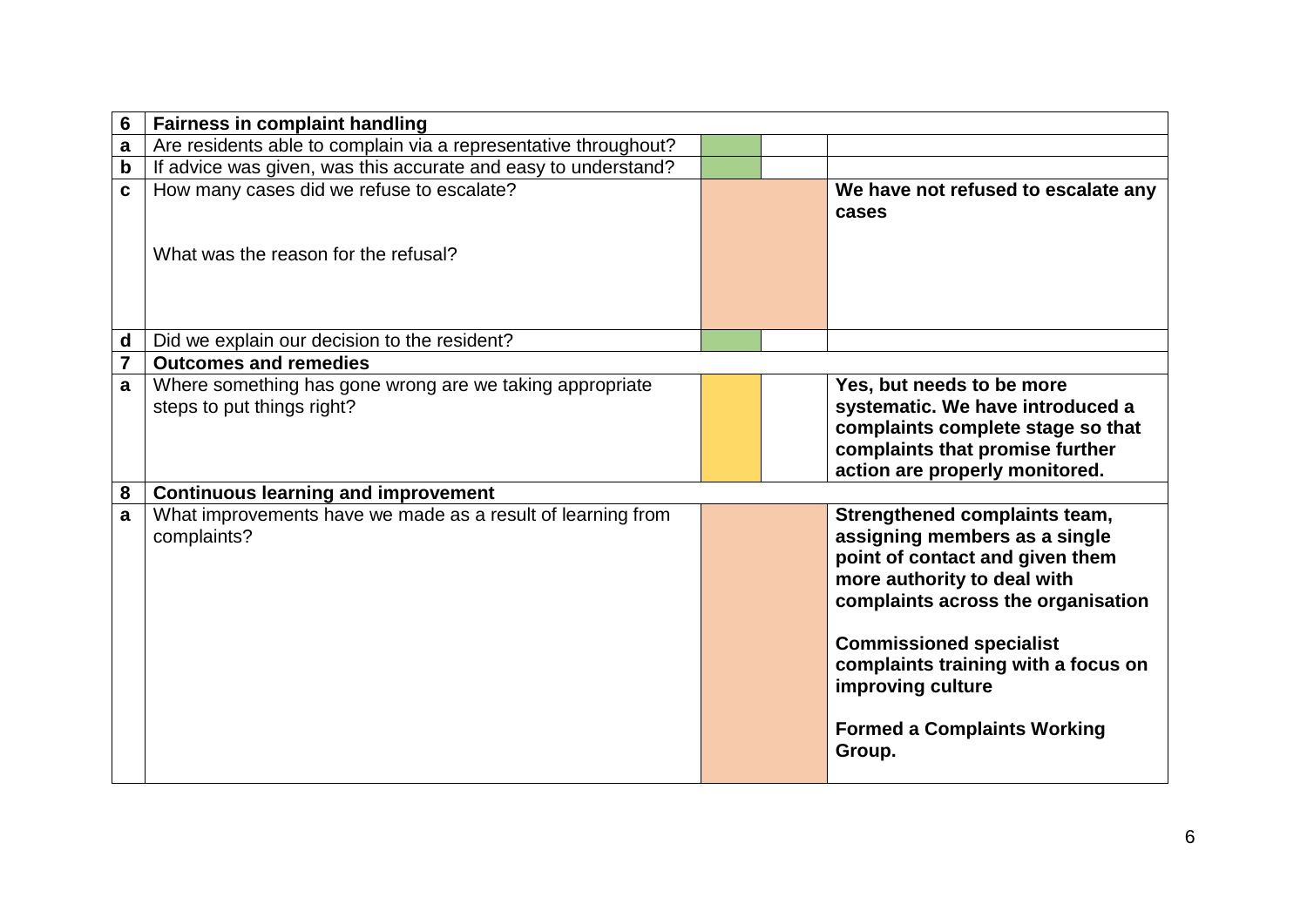|             |                                     | Carried out a lean review of the<br>complaints process and are in the<br>process of implementing<br>recommendations.<br>Introduced a complaint complete<br>stage, so that a repair cannot be<br>closed simply with a response from<br>the investigating officer. Instead any<br>promised follow up work/actions<br>must be undertaken |
|-------------|-------------------------------------|---------------------------------------------------------------------------------------------------------------------------------------------------------------------------------------------------------------------------------------------------------------------------------------------------------------------------------------|
| $\mathbf b$ | How do we share these lessons with: | Article to go in December edition of<br><b>Tenant Newsletter</b>                                                                                                                                                                                                                                                                      |
|             | a) residents?                       |                                                                                                                                                                                                                                                                                                                                       |
|             |                                     | <b>Our People and Places Committee</b><br>have delegated authority from the                                                                                                                                                                                                                                                           |
|             | b) the board/governing body?        | <b>Board to deal with Complaints</b>                                                                                                                                                                                                                                                                                                  |
|             |                                     | policy and procedure. They<br>received their annual Customer                                                                                                                                                                                                                                                                          |
|             |                                     | Care report in July 2020, as well as<br>a report explaining the changes in                                                                                                                                                                                                                                                            |
|             |                                     | policy and the new Code of Practice<br>in November                                                                                                                                                                                                                                                                                    |
|             | In the Annual Report?<br>C)         | <b>Customer Care report is made</b><br>available on Southway website                                                                                                                                                                                                                                                                  |
|             |                                     |                                                                                                                                                                                                                                                                                                                                       |